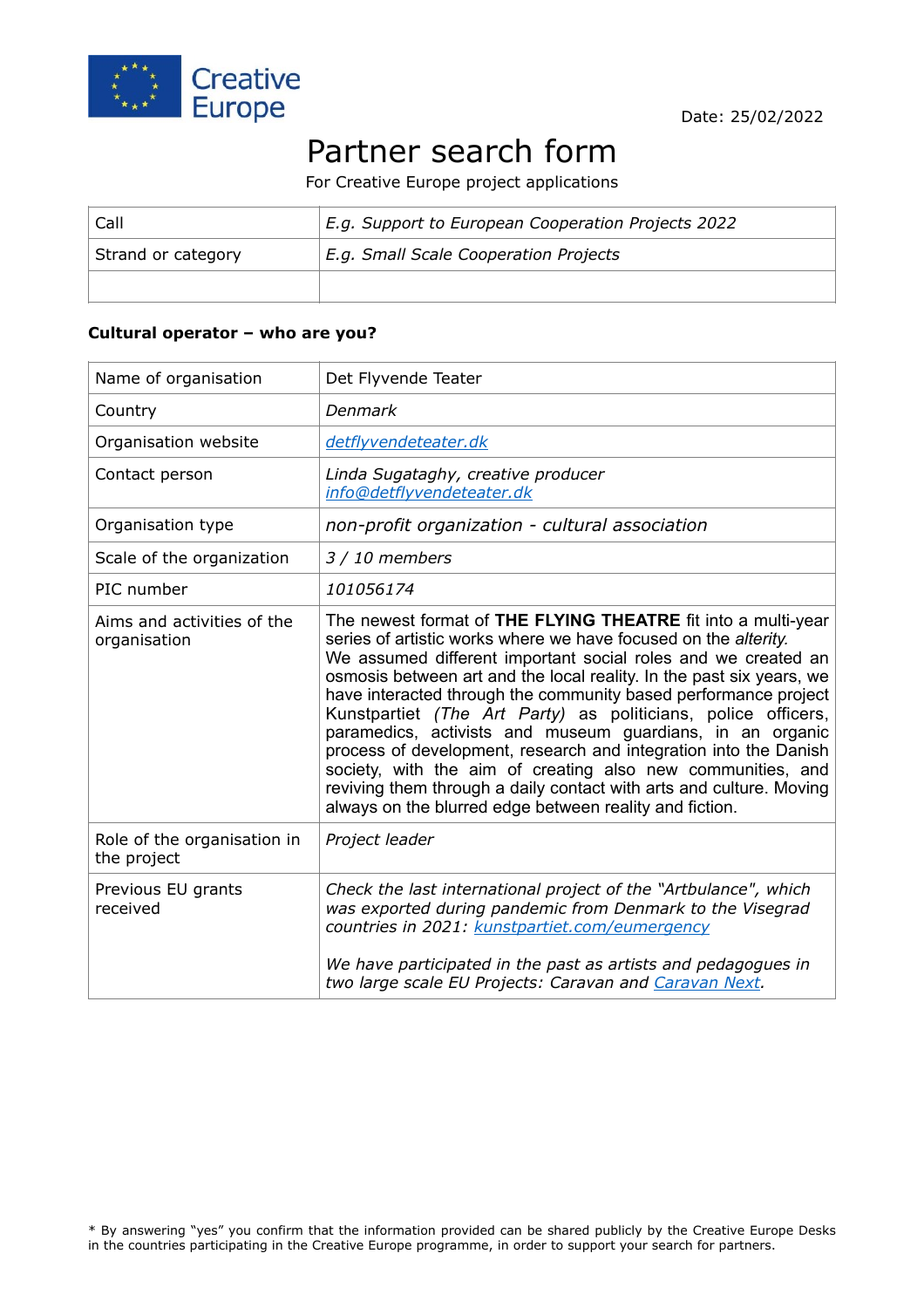## **Proposed Creative Europe project – to which project are you looking for partners?**

| Sector or field                                   | performing arts, festival and events                                                                                                                                                                                                                                                                                                                                                                                                                                                                                                                                                                                                                                                                                                                                                                                                                                                                                                                                        |
|---------------------------------------------------|-----------------------------------------------------------------------------------------------------------------------------------------------------------------------------------------------------------------------------------------------------------------------------------------------------------------------------------------------------------------------------------------------------------------------------------------------------------------------------------------------------------------------------------------------------------------------------------------------------------------------------------------------------------------------------------------------------------------------------------------------------------------------------------------------------------------------------------------------------------------------------------------------------------------------------------------------------------------------------|
| Description or summary of<br>the proposed project | We want to export the Flying Theatre's sustainable concept (fly low / fly<br>high) in other European and international airports, based on the pilot<br>project we are developing at Billund Airport during 2021/2022. We intend<br>to arrange artistic residencies in each country and to involve local<br>creatives and actors as part of our special flight crew. The aim is to offer<br>both to the passengers and the citizens memorable and uplifting<br>experiences during their journey, in the city and at the local airport (land<br>side / air side): opera at gates, performances in the waiting area, concert<br>shows at the luggage area, theatre performances in hangars, urban<br>spaces, etc. We will promote the revitalisation of local community life<br>after the recent months of lockdown and general isolation. Our aim is to<br>activate a wave of hope for the future, through art.<br>detflyvendeteater.dk/dftbll / detflyvendeteater.dk/lowhigh |
|                                                   | <b>Strength</b><br>- Cooperation between cultural institutions and businesses<br>- Reach audiences in a venue other than the theatre space<br>- Theatre and art events in unexpected settings                                                                                                                                                                                                                                                                                                                                                                                                                                                                                                                                                                                                                                                                                                                                                                               |
|                                                   | <b>Objectives</b><br>Audience<br>We surprise and reach the audience where they do not expect performing arts to<br>happen, in a positive and inclusive way, with smile and hope.                                                                                                                                                                                                                                                                                                                                                                                                                                                                                                                                                                                                                                                                                                                                                                                            |
|                                                   | Social inclusion<br>We will give a special attention to disable people during travel situations. We will<br>collaborate with the ground crew to entertain them, as it has already happened<br>during our pilot project.                                                                                                                                                                                                                                                                                                                                                                                                                                                                                                                                                                                                                                                                                                                                                     |
|                                                   | Sustainability<br>We work thematically with the green transition, through the content of our<br>performances and also, from a practical point reducing our footprint during the<br>project: for example by using ground transportation for moving our crew of artists<br>from a country to another whenever it is possible, or choosing sustainable<br>accommodation options, like f. ex. airbnb versus hotels.                                                                                                                                                                                                                                                                                                                                                                                                                                                                                                                                                             |
|                                                   | International<br>The core of the project itself is international as it will include airports in Europe<br>and even outside the EU. We would like to grab attention to our common values<br>and create a connection through our performances between the random<br>passengers from various countries, such easing the stress in travel situation and<br>find moments they can share and enjoy together.                                                                                                                                                                                                                                                                                                                                                                                                                                                                                                                                                                      |
|                                                   | Digital<br>We can make use the airports' s digital systems to disseminate our activities<br>(video screens, voice over recordings and web).                                                                                                                                                                                                                                                                                                                                                                                                                                                                                                                                                                                                                                                                                                                                                                                                                                 |
|                                                   | Sector-specific priorities<br>We promote the cross-border circulation of European arts and music export<br>beyond EU borders in international airports, involving also local artists to take<br>part in our artistic activities. The base elements of the project are culture and<br>travel, such promoting and connecting especially these two sectors                                                                                                                                                                                                                                                                                                                                                                                                                                                                                                                                                                                                                     |
| Partners currently involved<br>in the project     | DOO performing arts (IT)                                                                                                                                                                                                                                                                                                                                                                                                                                                                                                                                                                                                                                                                                                                                                                                                                                                                                                                                                    |